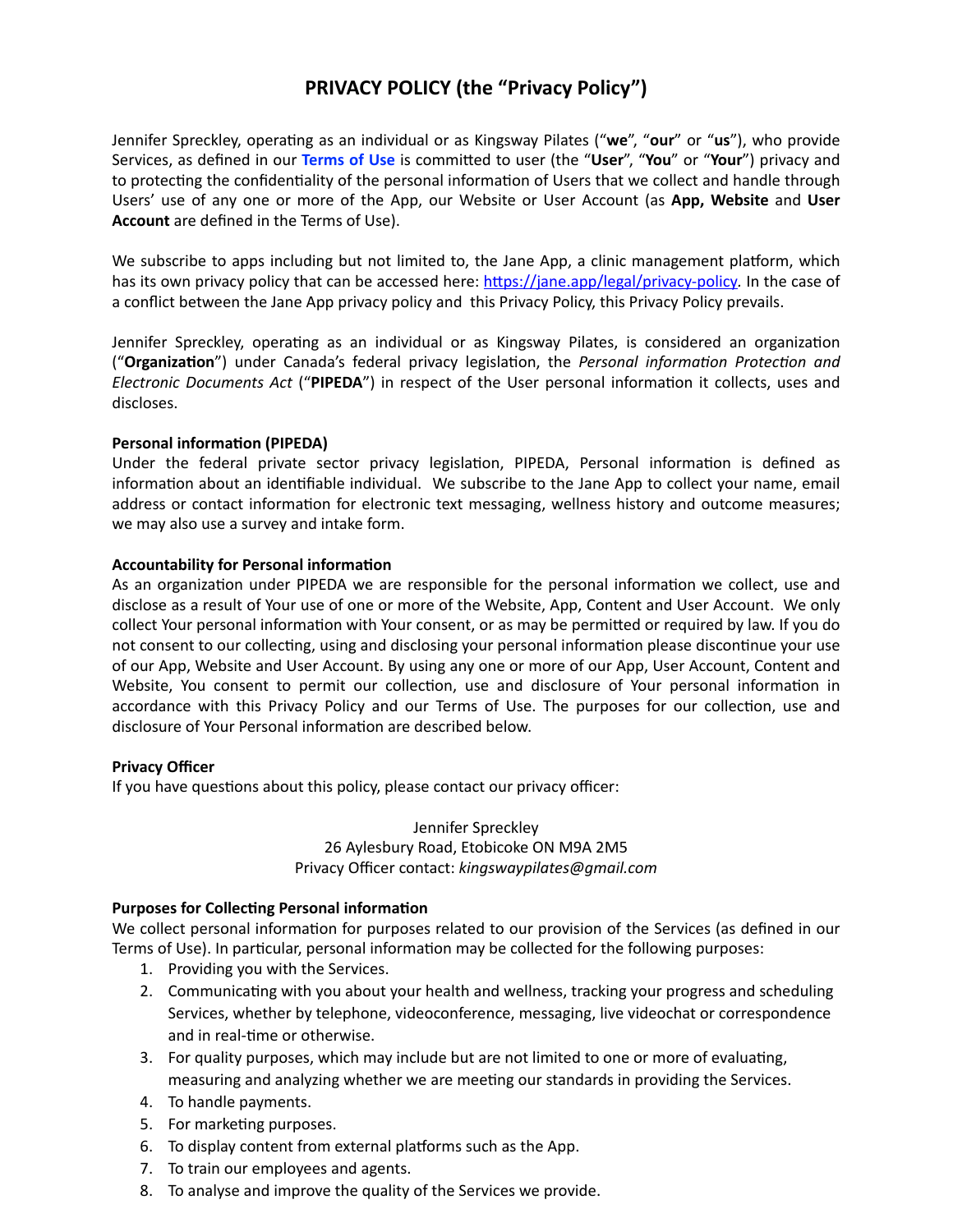- 9. To keep in touch with you.
- 10. To maintain and provide the necessary technological infrastructure to support the provision of the Services.
- 11. Manage data and survey collection.
- 12. Manage contacts.
- 13. For administrative purposes related to any of the above purposes.

More information about the types of personal information collected by the App can be found in the Jane App privacy policy, available here https://jane.app/legal/privacy-policy. As the User, you are in sole control as to whether you permit the App to collect information from your device including but not limited to your geographic location, microphone, camera and speech recognition permissions. We will limit our use and disclosure of your personal information to that which is needed to provide the Services and for the purposes identified above unless you expressly authorize us otherwise. When personal information that has been collected is to be used for a purpose not previously identified, the new purpose will be identified prior to use. Unless the new purpose is permitted or required by law, Your consent will be required before the information can be used for that purpose. We are not responsible for, and disclaim all liability arising from, your provision to us of any information via your choosing to enable your speech recognition, microphone or camera functions on the device you use to access any one or more of our Website, the App, User Account and Content.

# Consent for the Collection, Use and Disclosure of Personal information

Under PIPEDA, Organizations require consent in order to collect, use, or disclose personal information. By using one or more of the Website, Content, User Account and App, you consent to our collection, use and disclosure of your personal information for the purposes listed above. There are some cases where we may collect, use or disclose Personal information without Your consent, but such cases are limited to those permitted or required by law.

# Express consent

If You, as a User, wish Your lawyer, insurance company, family member, employer, landlord or other thirdparty individuals or agencies to have access to Your Personal information held by us You must give us Your written consent by contacting our Privacy Officer at the address above. Any written consent must be signed, dated and witnessed and must be current and time-limited to 90 days.

# No Consent

There are certain activities for which Your consent is not required for us to use or disclose personal information. These activities are permitted or required by law. For example, we do not need consent from Users to (this is not an exhaustive list):

- Plan, administer and manage our internal operations, the App, the Website, our programs  $\bullet$ and Services
- $\bullet$ Get paid
- $\bullet$  . Engage in quality improvement, error management, and risk management activities
- Train our employees, agents and others
- $\bullet$ Compile statistics for internal or mandatory external reporting
- Respond to legal proceedings
- Comply with mandatory reporting obligations

If Users have questions about using and disclosing personal information without consent, please contact our Privacy Officer at the address above.

## Withholding or Withdrawal of Consent

If consent is sought, a User may choose not to give consent ("withholding consent"). If consent is given, a User may withdraw consent at any time, but the withdrawal must be recorded and communicated to us and is not retroactive. This means that information already communicated to us will have been collected with consent but going forward, no further collection will occur. The withdrawal may also be subject to legal or contractual restrictions and reasonable notice. If You withdraw or withhold Your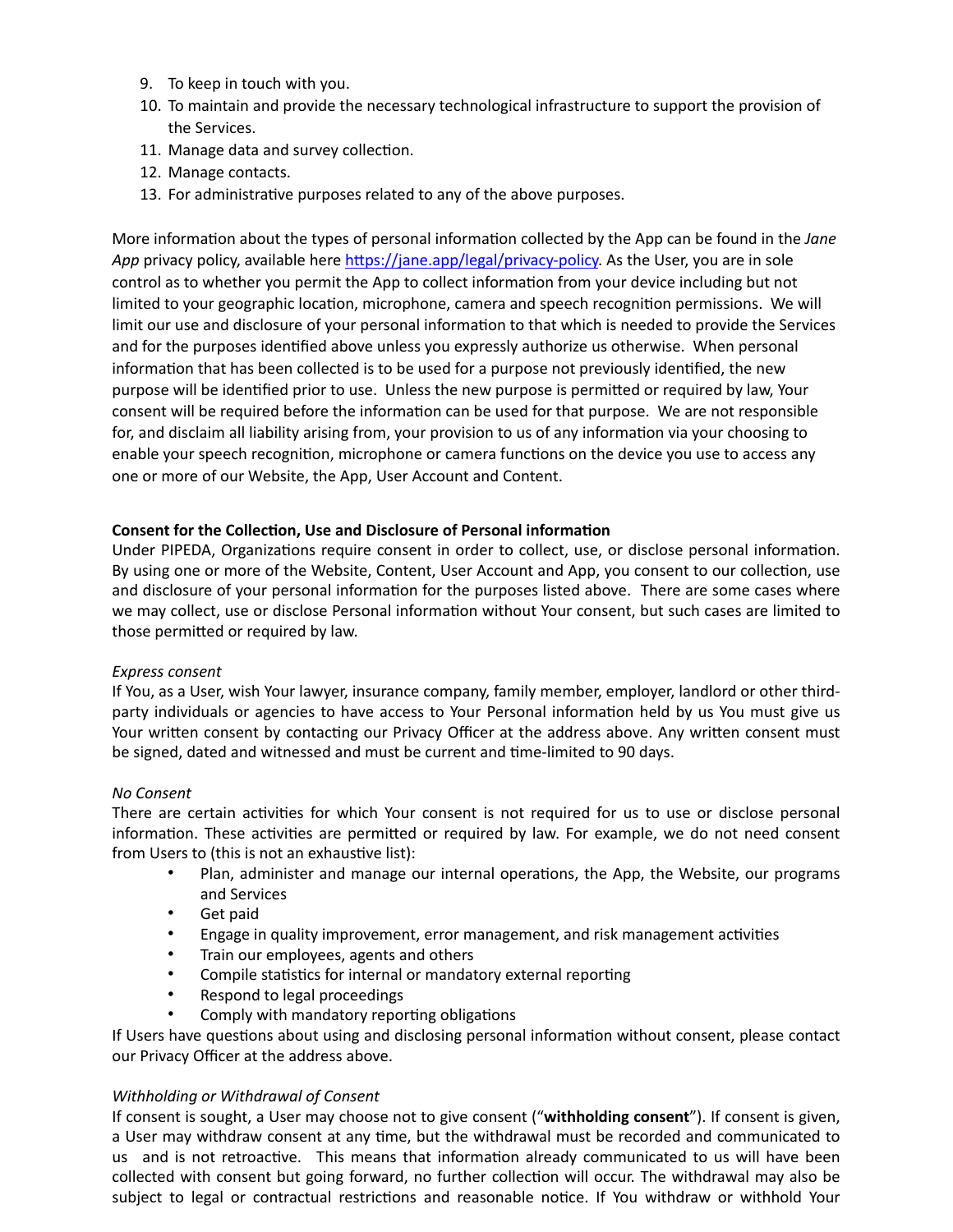consent You cannot continue Your Use of any one or more of our App, Content, User Account and Website.

# Limiting Collection of Personal information

The amount and type of personal information that we collect directly from the User is limited to that which is necessary to fulfill the purposes identified. Information is collected directly from the User, unless PIPEDA, or another law permits or requires collection from third parties. Personal information and is only collected as needed to provide the Services and fulfill the purposes.

## Limiting Use, Disclosure and Retention of Personal information

Personal information is not used for purposes other than those for which such information was collected, except with the consent of the User or as permitted or required by law. Any of our employees or agents may use the information, except only as needed within the limits of their individual roles. Our employees and agents do not read, look at, receive or otherwise use personal information unless they have a legitimate "need to know" as part of their role. They seek assistance from our privacy officer as needed and are taught to keep personal information secure and confidential and may be asked to sign confidentiality agreements and attend training in respect of their handling of such personal information.

## **Disclosure**

Personal information is not disclosed for purposes other than those for which such information was collected, except with the consent of the User or as permitted or required by law. Personal information may only be disclosed within the limits of each employee's or agent's individual's role. The limitation described above relating to each employee's or agent's role applies.

## Retention

Personal information is retained as required by law and to fulfill the purposes for which the information is collected. Information that is no longer required to fulfill the identified purposes is securely destroyed, erased, or made anonymous.

## **Accuracy of Personal information**

We will take reasonable steps to ensure that information we hold is as accurate, complete, and up to date as is necessary to minimize the possibility that inappropriate or inaccurate information may be used to make a decision about a User.

## **Safeguards for Personal information**

We have put in place safeguards for the personal information we hold, which include:

- Physical safeguards (such as locked doors and cabinets and restricted access to servers)
- Organizational safeguards (such as permitting access to information by employee or agents on a "need-to-know" basis only, confidentiality agreements and privacy training); and
- Technological safeguards (such as the use of passwords, encryption, and audits)

We take steps to ensure that the personal information we hold is protected against theft, loss and unauthorized use or disclosure. We require anyone who collects, uses or discloses personal information on our behalf to be aware of the importance of maintaining the confidentiality of the information. This is done through the signing of confidentiality agreements, privacy training, and contractual means. Care is used in the secure disposal or destruction of personal information, to prevent unauthorized persons from gaining access to the information.

## **Openness about Personal information**

Information about our policies and practices relating to our management of personal information are available to the public, including:

- Contact information for our Privacy Officer (above), to whom complaints or inquiries can be made;
- The process for obtaining access to personal information we hold, and making requests for its correction;
- A description of the type of personal information we hold, including a general account of our uses and disclosures; and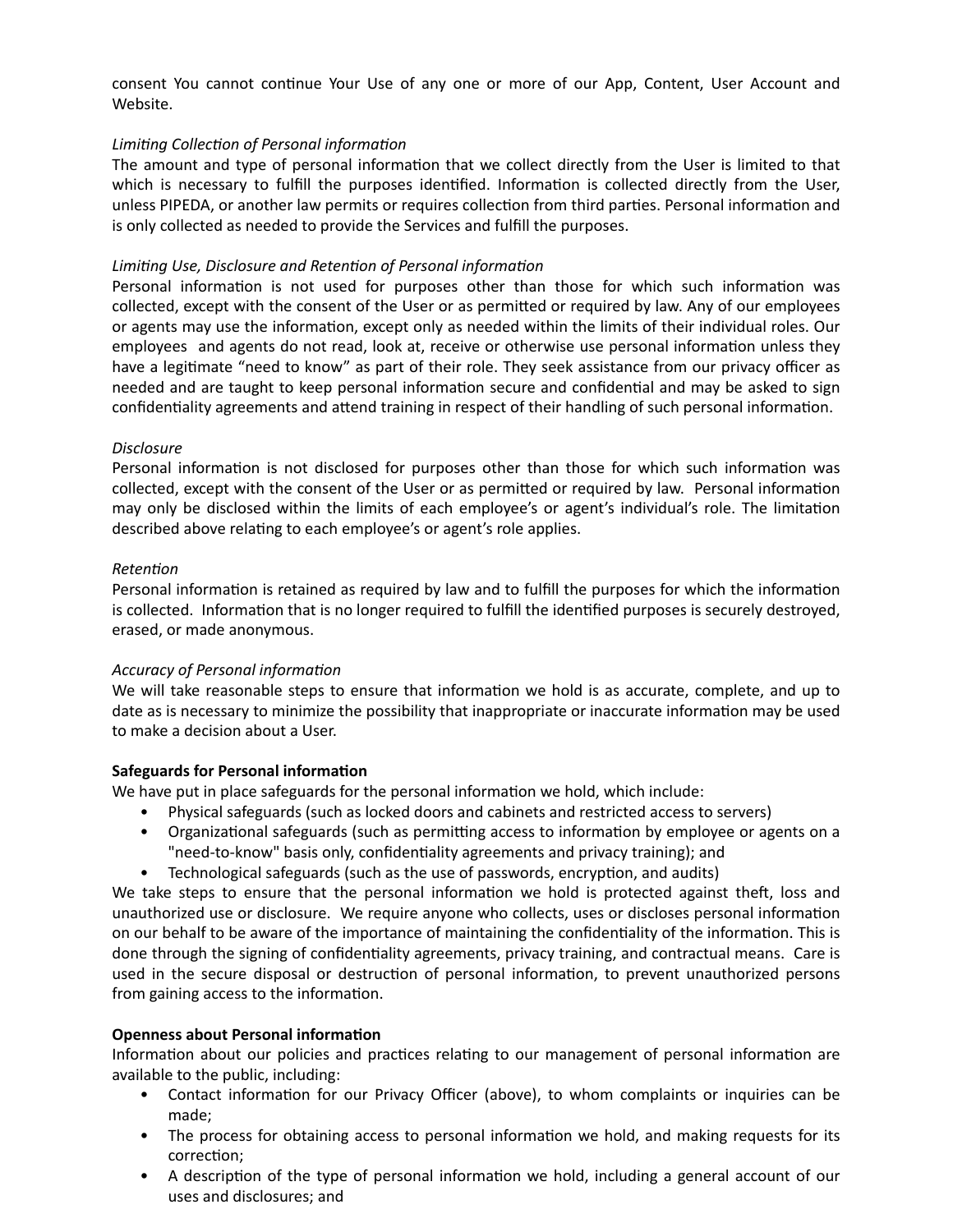• A description of how a User may make a complaint about our privacy practices, to us, or to the Privacy Commissioner of Canada (see below).

# **User Access to Personal information**

Users may make written requests to have access to, and correction of, their records of personal information. We will respond to a User's request for access within reasonable timelines and costs to the User, as governed by law. We will take reasonable steps to ensure that the requested information is made available in a format that is understandable. Users who successfully demonstrate the inaccuracy or incompleteness of their personal information may request that we amend their information. In some cases, instead of making a correction, Users may ask to append a statement of disagreement to their file.

Please Note: In certain situations, we may not be able to provide access to all of the personal information we hold about a User, such as where the access could reasonably be expected to result in a risk of serious harm or the information is subject to legal privilege, or in other situations as permitted by law and described below (See Denying User Access to Records).

# User Requests to Access their own Information

With limited exceptions, we are required by law to respond within 30 days to Users who make written requests to access their records of personal information (subject to a time extension of up to an additional 30 days if necessary and with notice to the person making the request).

# a. Requests to Access

- i. User requests for their own information should be made in writing.
- ii. Users may request whether the Organization holds their Personal information and the sources of this information and whether it has been used or disclosed.
- iii. Requests must be specific enough to allow us to find your Personal information. We may work with the User to locate the desired information. If our records are difficult to read and interpret, or use shorthand or short forms, Users will be encouraged to review the records with us so the information can be explained. Users seeking access may be asked to provide identification in order to verify their identity prior to being given access.
- iv. We provide access at minimal or no cost, depending on the request.
- V. If a User wishes to read the original record, someone from our organization must be present to ensure the records are not altered or removed. Users may not make notes on the original record or remove originals from the record or otherwise alter their records.
- vi. If a User requests a copy of a record, copies may be given and minimal fees may be applied.
- The original written User request for access will be placed with the User's records vii. and must contain the following:
	- A description of what information is requested
	- $\bullet$ Information sufficient to show that the person making the request for access is the User or other authorized person
	- The signature of the User or other authorized person and a witness to the signature
	- The date the written request was signed
	- A notation shall be made in the User's record (e.g., a handwritten note) stating:
		- What information or records were disclosed
		- When the information or records were disclosed
		- By whom the information or records were disclosed
- ix. If an individual requests access to the User's information on behalf of the User a signed consent from the User will be necessary and the consent must have been signed by the User within 90 days prior to the request.

# b. Denying User Access to Records

viii.

In certain situations, we may refuse a User's request for access to all or part of a record. Exceptions to the right of access requirement must be in accordance with law. Reasons to deny access to a record (or part of a record) may include: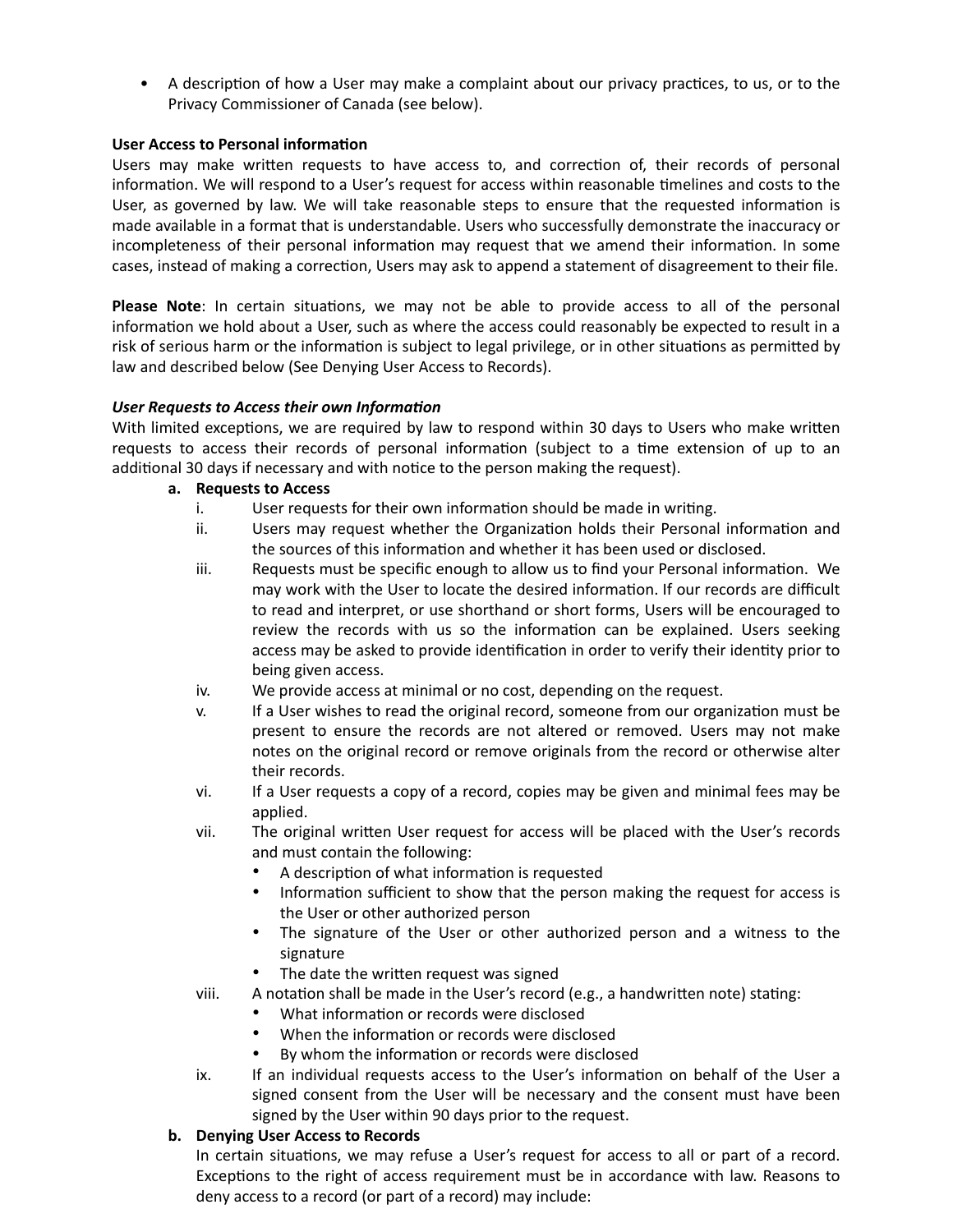- the information is subject to a legal privilege that restricts disclosure to the individual
- $\bullet$ disclosure would reveal personal information of another individual, unless that information can be severed from the record
- the information cannot be disclosed for legal, security or commercial proprietary reasons
- $\bullet$ if granting access could reasonably be expected to result in a risk of serious bodily harm to the individual or another person;
- $\bullet$ the information was generated in the course of a dispute resolution process;
- or the purpose of a legal proceeding; or
- $\bullet$ the information is prohibitively costly to provide.

A User who requests access will not be denied access if the requester needs the information because the requester's life, health or security is threatened.

Users must be told if they are being denied access to their own health records. In such cases, Users have a right to complain to the Privacy Commissioner of Canada, and must be told of this right and how to reach the respective Commissioner's office.

## c. Correction of Records

Users may request that their information be corrected if it is inaccurate or incomplete. Such requests must be made in writing and must explain what information is to be corrected and why. We have an obligation to correct personal information if it is inaccurate or incomplete for the purposes.

We must respond to requests for correction within 30 days (or seek an extension of up an additional 30 days but only if we have let the User know, in writing). Corrections are made in the following ways:

- Striking out the incorrect information in a manner that does not obliterate the record, or
- If striking out is not possible:
	- labelling the information as incorrect, severing it from the record, and storing it separately with a link to the record that enables us to trace the incorrect information, or
	- $\bullet$ ensuring there is a practical system to inform anyone who sees the record or receives a copy that the information is incorrect and directing that person to the correct information.
- We may also add correct information.

The record will not be corrected if the record was not originally created by us, or the record consists of a professional opinion which was made in good faith. We have discretion regarding correction of our records that contain the User's Personal information and correction requests may not always be granted. If we choose not to correct a record, the User must be informed in writing. The User will have the choice to submit a statement of disagreement, which will be scanned or otherwise attached to the record and released any time the information that was asked to be corrected is released. In these cases, Users have a right to complain to the Privacy Commissioner of Canada, and the contact information is below.

## **Challenging Compliance with Our Privacy Policy and Practices**

Any person may ask questions or challenge our compliance with this policy or with PIPEDA by contacting our Privacy Officer or the individual that provided the Services to you. We will receive and respond to complaints or inquiries about our policies and practices relating to the handling of personal information. We will inform Users who make inquiries or lodge complaints of other available complaint procedures. We will investigate all complaints. If a complaint is found to be justified, we will take appropriate measures to respond.

The Privacy Commissioner of Canada oversees compliance with privacy rules and PIPEDA. Any individual can make an inquiry or complaint directly to the Commissioner by writing or calling: